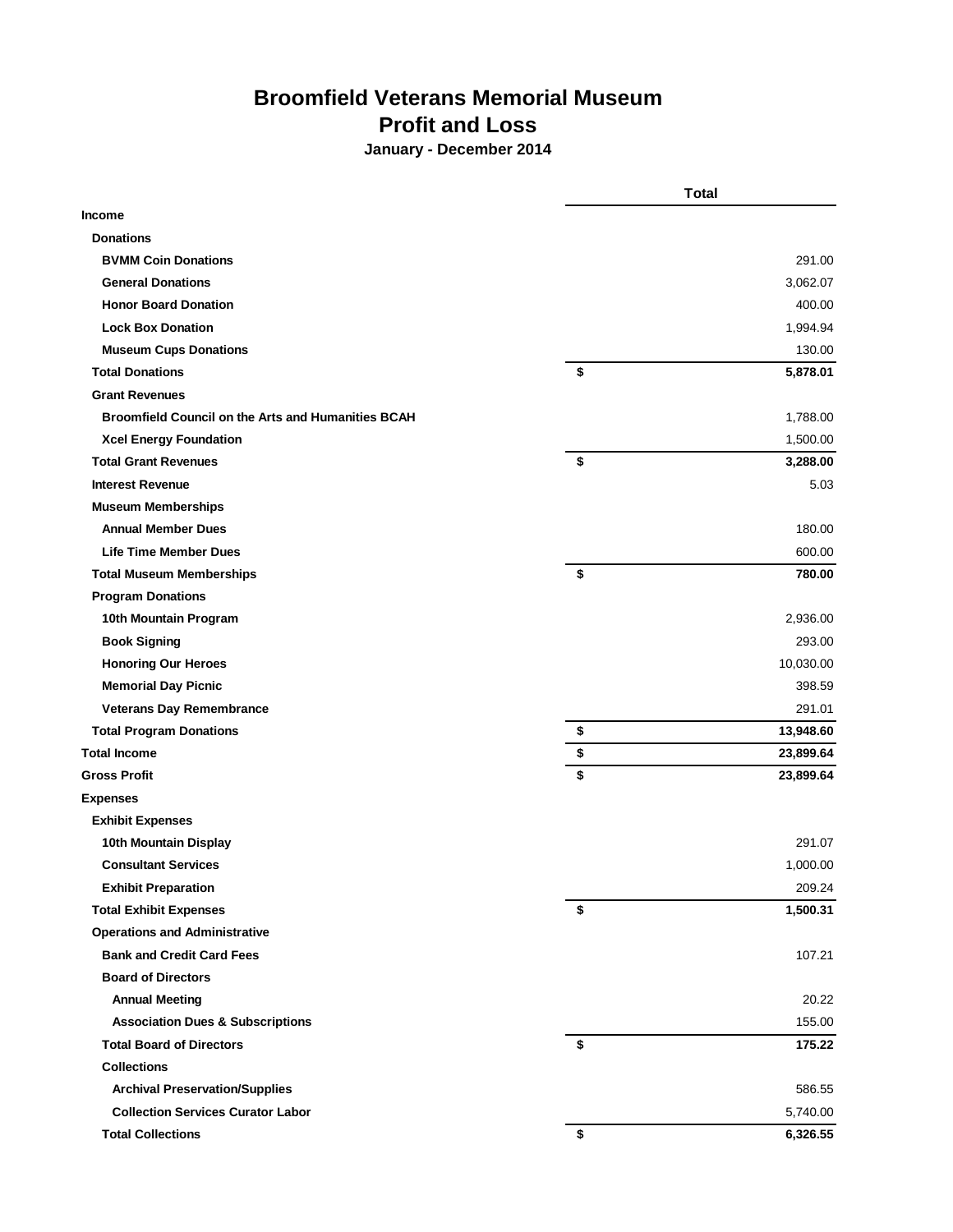| <b>Communications &amp; Marketing</b>                       | 734.21          |
|-------------------------------------------------------------|-----------------|
| <b>Copier Maintenance &amp; Supplies</b>                    | 256.42          |
| Equip Purchase & Maintenance                                |                 |
| <b>Camera &amp; Accessories</b>                             | 9.68            |
| <b>Computer Equipment</b>                                   | 16.21           |
| <b>Miscellaneous</b>                                        | $-10.64$        |
| <b>Video Equipment</b>                                      | 1,525.15        |
| <b>Total Equip Purchase &amp; Maintenance</b>               | \$<br>1,540.40  |
| <b>Exempt Application 501c3</b>                             | 11.60           |
| <b>Gift Expenses</b>                                        | 7.00            |
| <b>Grant Applications</b>                                   | 17.76           |
| <b>Information Systems</b>                                  |                 |
| <b>Computer Software</b>                                    | 587.68          |
| Telephone, Internet, Cable                                  | 385.00          |
| <b>Website Maintenance and Support</b>                      | 275.00          |
| <b>Total Information Systems</b>                            | \$<br>1,247.68  |
| <b>Insurance Expense</b>                                    | 1,551.00        |
| <b>Off Site Storage</b>                                     | 1,500.00        |
| <b>Office Expense</b>                                       | 313.44          |
| <b>Office Supplies</b>                                      | 237.07          |
| Postage                                                     | 197.28          |
| <b>Printing, Stationary &amp; Pub</b>                       | 152.25          |
| <b>Refreshment Supplies</b>                                 | 412.45          |
| <b>Security System</b>                                      | 180.00          |
| <b>State Registration</b>                                   | 35.00           |
| <b>Volunteer Expenses</b>                                   | 185.16          |
| <b>Total Operations and Administrative</b>                  | \$<br>15,187.70 |
| <b>Program Expenses</b>                                     |                 |
| 10th Mountain Program                                       | 1,211.46        |
| <b>Broomfield Day</b>                                       | 12.89           |
| <b>Veterans Day</b>                                         | 350.00          |
| <b>Total Program Expenses</b>                               | \$<br>1,574.35  |
| <b>Unapplied Cash Bill Payment Expense</b>                  | 0.00            |
| <b>Total Expenses</b>                                       | \$<br>18,262.36 |
| <b>Net Operating Income</b>                                 | \$<br>5,637.28  |
| <b>Other Expenses</b>                                       |                 |
| <b>Grant Disbursesment - Restricte</b>                      |                 |
| <b>Broomfield Community Foundation</b>                      |                 |
| <b>Broomfield Day (deleted)</b>                             | 329.84          |
| <b>Camera Equipment (deleted)</b>                           | 424.89          |
| <b>Memorial Day Picnic (deleted)</b>                        | 145.27          |
| <b>Total Broomfield Community Foundation</b>                | \$<br>900.00    |
| <b>Broomfield Council on the Arts and Humanities (BCAH)</b> |                 |
| <b>Display Equipment</b>                                    | 888.00          |
| Total Broomfield Council on the Arts and Humanities (BCAH)  | \$<br>888.00    |
| <b>Xcel Grant Expenditures</b>                              |                 |
| <b>Display Equipment &amp; Materials</b>                    | 975.60          |